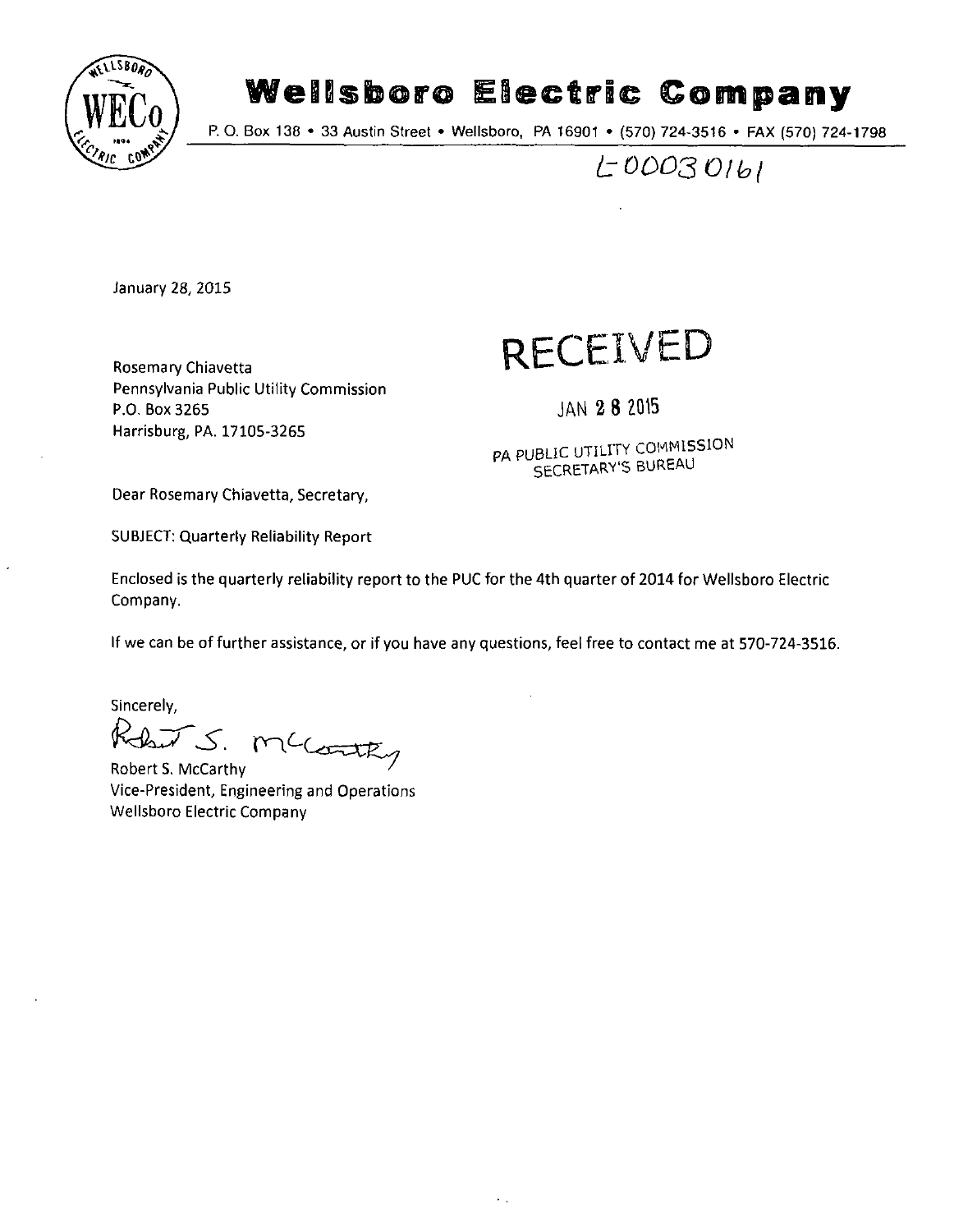## **WELLSBORO ELECTRIC COMPANY**

## **QUARTERLY RELIABILITY REPORT 57.195 REPORTING REQUIREMENTS**

**Fourth Quarter 2014** 

**October- December 2014** 

### **SUBMITTED BY**

**ROBERT s. MCCARTHY VICE-PRESIDENT, ENGINEERING AND OPERATIONS 570-724-3516** 

bobbvm@ctenterprises.orq

 $\sim$ 

 $\sim 10$ 

 $\frac{1}{2}$ 

ŧ

## **RECEIVED**

**JAN 2 8 2015** 

PA PUBLIC UTILITY COMMISSION SECRETARY'S BUREAU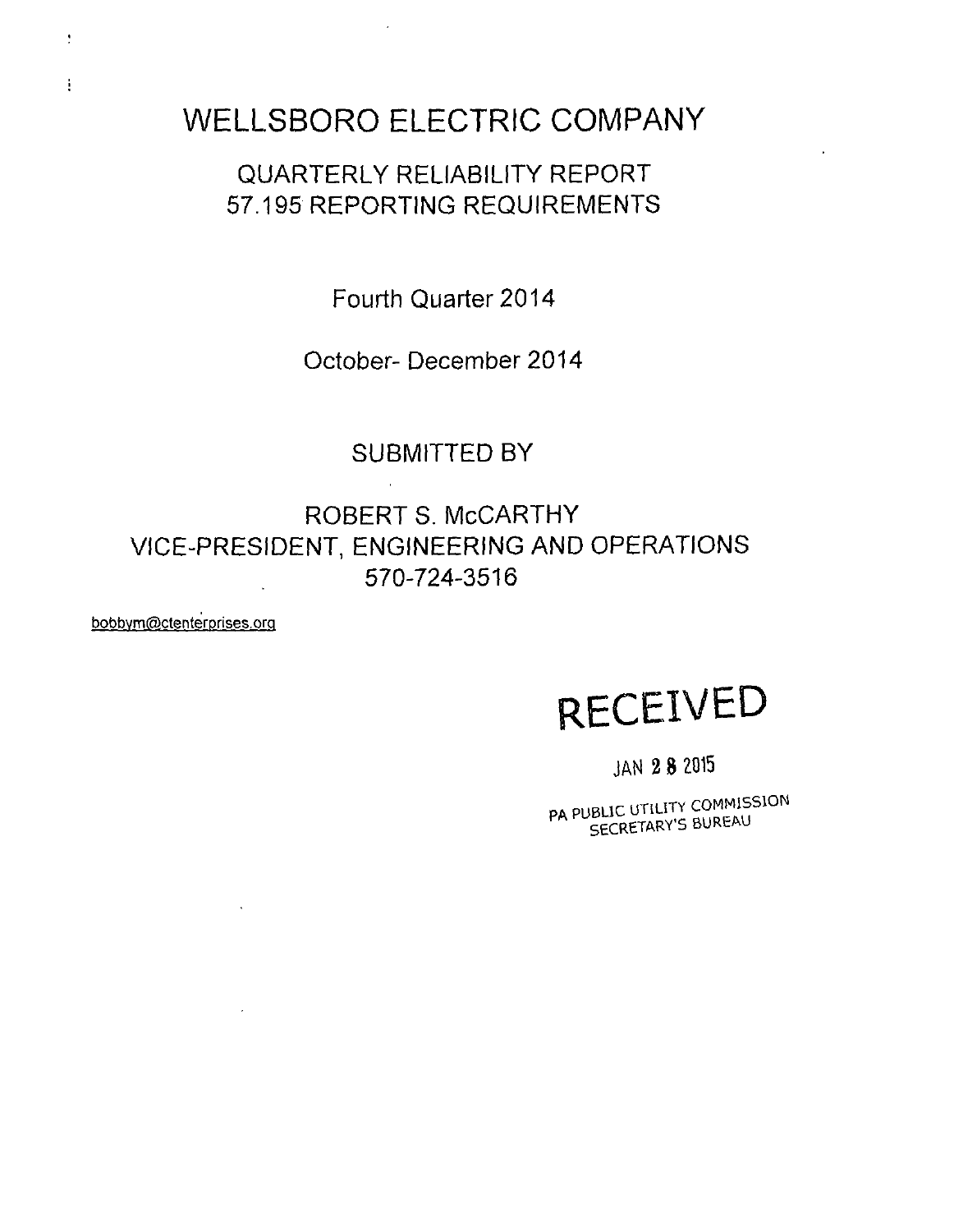57.195 Reporting Requirements Section (e) Item(2)

Rolling 12-Month reliability index values (SAIFt,CAIDI,SAIDI) for the EDC'S service territory for the receding quarter. The report shall include the data used in calculating the indices, namely the average number of customers served, the number of sustained customers interruptions, the number of customers affected, and the customer minutes of interruption.

#### **WELLSBORO ELECTRIC COMPANY**

#### **ROLLING TWELVE MONTH INTERRUPTION INDEXS**

#### **Fourth Quarter 2014**

| <b>SAIDI</b>       | <b>SAIF</b> | ″ب⊓∖س |
|--------------------|-------------|-------|
| $\sim$ $-$<br>57.4 | 77          | 74.7  |

 $\sim$ 

**ROLLING TWELVE MONTH STANDARD AS ESTABLISHED BY THE PUC** 

| שהע | .<br>۰٬۰۰۰ | <b>UNIUI</b> |
|-----|------------|--------------|
| 278 | .66        | 167          |

#### **ROLLING THREE YEAR AVERAGE INTERRUPTION INDEXS**

**CAIDI** 70.6

| <b>SAIDI</b> | <b>CAIF!</b>                |
|--------------|-----------------------------|
| 56.4         | $\ddot{\phantom{1}}$<br>-82 |

#### ROLLING THREE YEAR AVERAGE STANDARD AS ESTABLISHED BY THE PUC

| SAIDI                  | AIC'<br>SAII. | CAIDI |
|------------------------|---------------|-------|
| 185<br>----<br>_______ | .35           | 136   |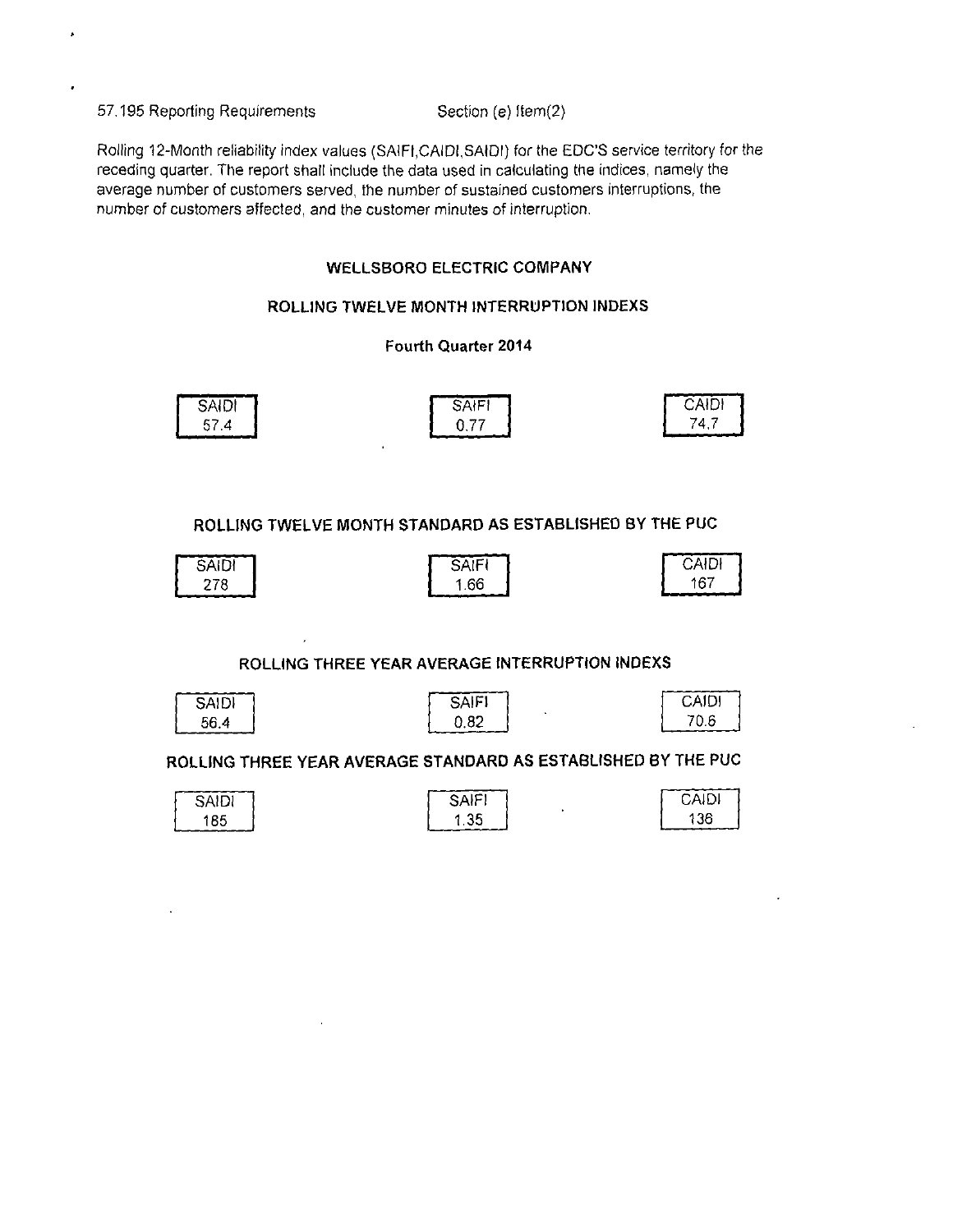| 57.195 Reporting Requirements     |                        | Section (e) Item (2)       |              |
|-----------------------------------|------------------------|----------------------------|--------------|
| <b>Wellsboro Electric Company</b> |                        | Relaibility Index          | <b>SAIDI</b> |
| Month                             | Total Customer Minutes | # Customers Served         |              |
| Jan-14                            | 21031                  | 6254                       |              |
| Feb-14                            | 1336                   | 6249                       |              |
| March-14                          | 9715                   | 6251                       |              |
| April-14                          | 26318                  | 6248                       |              |
| May-14                            | 84858                  | 6265                       |              |
| June -14                          | 5417                   | 6273                       |              |
| $July-14$                         | 45715                  | 6255                       |              |
| Aug-14                            | 42247                  | 6269                       |              |
| Sept-14                           | 74519                  | 6266                       |              |
| Oct-14                            | 377778                 | 6269                       |              |
| Nov-14                            | 3175.5                 | 6266                       |              |
| Dec-14                            | 7548                   | 6272                       |              |
|                                   | 359657.3               | 75137                      |              |
|                                   |                        | Average # Customers Served |              |

**ROLLING TWELVE MONTH AVERAGE SAIDI INDEX | 57.44|** 

 $\ddot{\phantom{a}}$ 

l,

 $\ddot{\phantom{a}}$ 

6261

k,

 $\ddot{\phantom{1}}$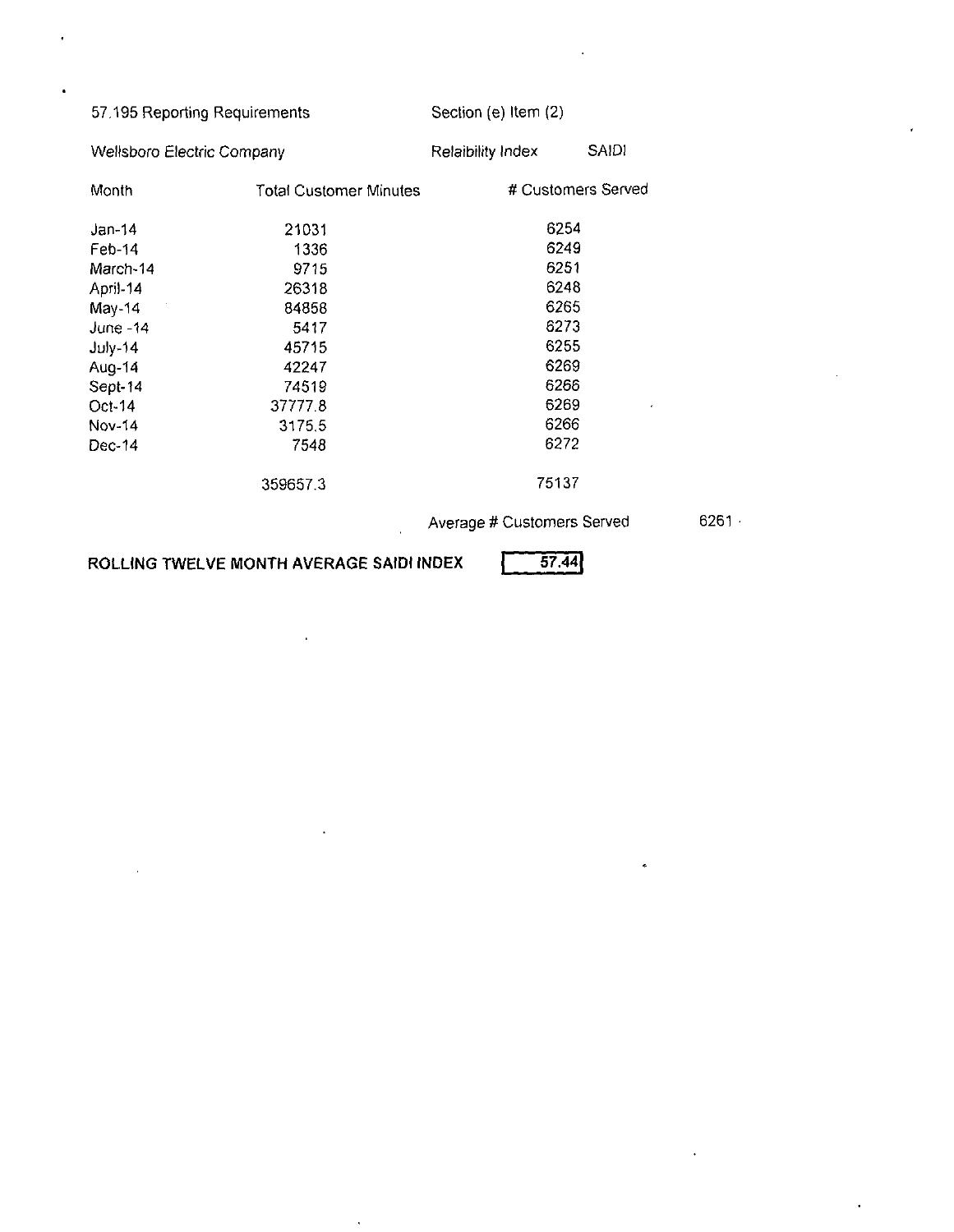### 57.195 Reporting Requirements Section (e) Item (2)

 $\mathcal{A}^{\pm}$ 

 $\sim$   $\sim$ 

 $\ddot{\phantom{a}}$ 

 $\sim$ 

 $\overline{1}$ 

 $\ddot{\phantom{0}}$ 

 $\omega$ 

 $\epsilon$ 

 $\sim$ 

| Wellsboro Electric Company |                                          | Reliability Index        | SAIFI |
|----------------------------|------------------------------------------|--------------------------|-------|
| Month                      | # Customers                              | # Customers              |       |
|                            | Interrupted                              | Served                   |       |
| Jan-14                     | 251                                      | 6254                     |       |
| $Feb-14$                   | 26                                       | 6249                     |       |
| Mar-14                     | 144                                      | 6251                     |       |
| April-14                   | 247                                      | 6248                     |       |
| May-14                     | 791                                      | 6265                     |       |
| June-14                    | 91                                       | 6273                     |       |
| $July-14$                  | 603                                      | 6255                     |       |
| Aug-14                     | 416                                      | 6269                     |       |
| Sept-14                    | 998                                      | 6266                     |       |
| Oct-14                     | 831                                      | 6269                     |       |
| Nov-14                     | 310                                      | 6266                     |       |
| Dec-14                     | 108                                      | 6272                     |       |
|                            | 4816                                     | 75137                    |       |
|                            |                                          | Average Customers Served | 6261  |
|                            | Rolling Twelve Month Average SAIFI Index | 0.77                     |       |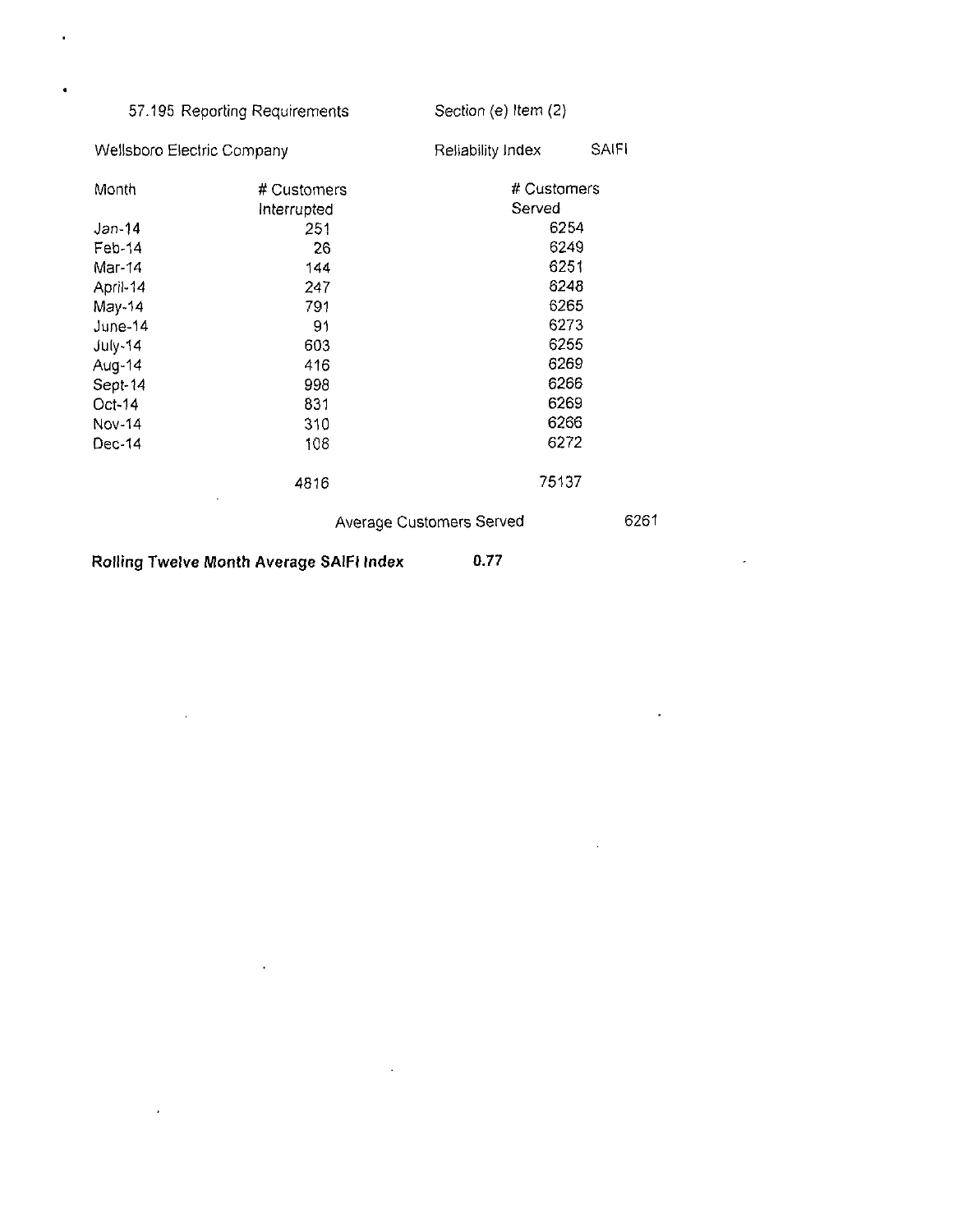#### 57.195 Reporting Requirements Section(e) Item (2)

ź

 $\overline{\phantom{a}}$ 

l,

 $\cdot$ 

| <b>Wellsboro Electric Company</b>        | Relaibility Index                | <b>CAIDI</b>               |
|------------------------------------------|----------------------------------|----------------------------|
| Month                                    | <b>Total Customer</b><br>Minutes | # Customers<br>Interrupted |
| Jan-14                                   | 21031                            | 251                        |
| Feb-14                                   | 1336                             | 26                         |
| Mar-14                                   | 9715                             | 144                        |
| April-14                                 | 26318<br>$\ddot{\phantom{a}}$    | 247                        |
| May-14                                   | 84858                            | 791                        |
| $June-14$                                | 5417                             | 91                         |
| July-14                                  | 45715                            | 603                        |
| Aug-14                                   | 42247                            | 416                        |
| Sept-14                                  | 74519                            | 998                        |
| $Oct-14$                                 | 37777.8                          | 831                        |
| Nov-14                                   | 31755                            | 310                        |
| Dec-14                                   | 7548                             | 108                        |
|                                          | 359657.3                         | 4816                       |
| Rolling Twelve Month Average CAIDI Index | 74.68                            |                            |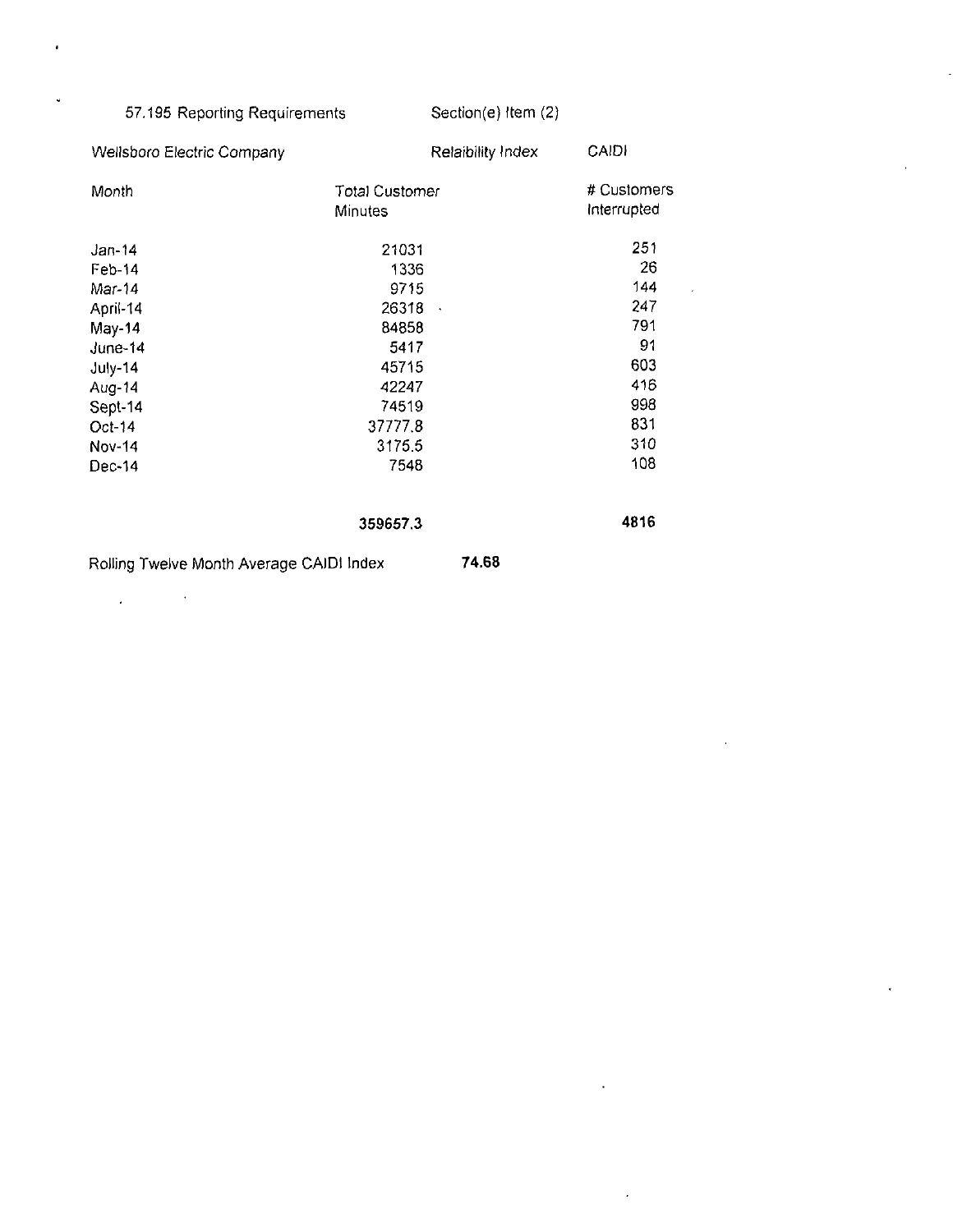#### 57.195 Reporting Requirements Section (e) Item (1)

 $\bullet$ 

 $\ddot{\phantom{1}}$ 

A description of each major event that occurred during the preceding quarter including the time and duration of the event, the number of customers affected, the cause of the event and any modified procedures adopted in order to avoid or minimize the impact of similar events in the future.

| <b>Date</b> | Time of<br>Event | l'ime.<br>Restored | # Cust<br><b>Affected</b> | Cause                                 |
|-------------|------------------|--------------------|---------------------------|---------------------------------------|
| 10/23/2014  | 15.24            | 16:08              | 700                       | Off ROW tree fell onto three phase fe |

 $\ddot{\phantom{0}}$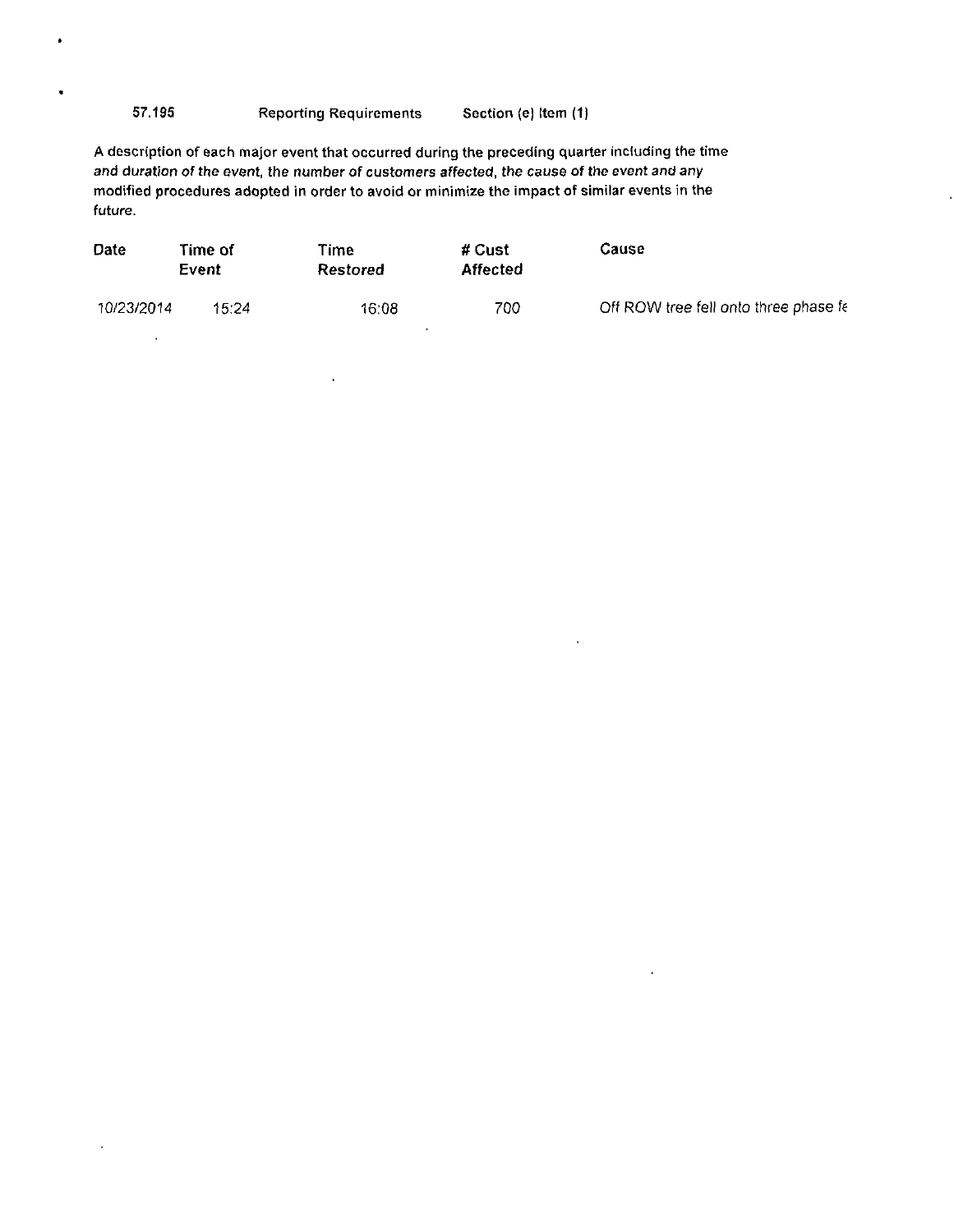The following programs and procedures are in place at Wellsboro Electric in an attempt to control outages, Animal related outages accounted for 21.1% of the total for this reporting period, Wellsboro has had a animal cover-up program in place for the last several years, our policy is to install an insulated animal guard on each pole mount distribution transformer that is installed, we review outage data in an attempt to find customers or a particular area that is experiencing multiple outages from animal contacts and placing animal guards at these location, also at the time we install animal guards, we also install an insulated lead wire from the transformer to the cutout and or line. All new transformers on our 12 kV system is an internally fused transformer thus preventing the need to install a fused cutout and one less piece of equipment to cover up and maintain, Equipment failures accounted for 29.2% of our outages for this period, due mainly to the failure of porcelian cutouts, Wellsboro no longer uses this style of cutout All new cutouts are the polymer type, it is our policy to change any porcelain cutout that is on any pole that the crews work on.

Outage data is reviewed and areas that have had multiple outages from failed cutouts will either be inspected more frequently or may have a cutout replacement program issued for the area. Tree Contact accounted for 16.8% of the outages, broken down by the following. On ROW 5.4% Off ROW 11.4%, Wellsboro has a long term contract with Asplundh Tree Experts that expires in 2015. Unknown outages accounted for 17.8% of the outages for this period.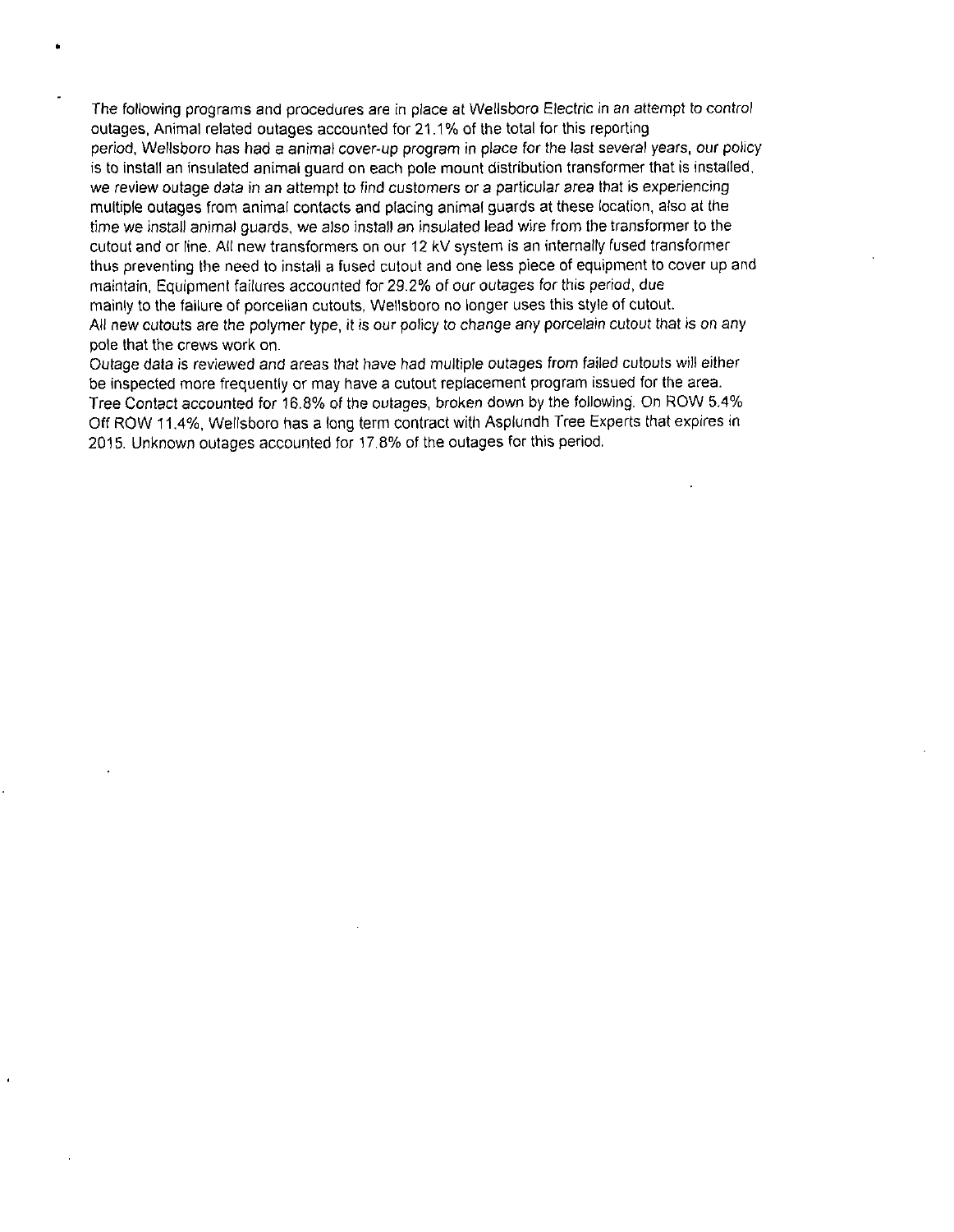#### 57.195 Reporting Requirements Section (e) Item (5)

 $\Delta$  $\mathcal{L}$  $\ddot{\phantom{a}}$  $\bullet$ 

A rolling 12-month breakdown and analysis of outage causes during the receding quarter including the number and percentage of service outages, the number of customers interrupted, and customer interruption minutes catergorized by outage cause such as equipment failure, animal contact, tree related, and'so forth. Proposed solutions to indentified service problems shall be reported.

| Outage                   |             |                |          |            |
|--------------------------|-------------|----------------|----------|------------|
| Cause                    | # Customers | # of           | Customer | Percentage |
|                          | Affected    | Outages        | Minutes  | of Outages |
| Animals                  | 762         | 39             | 51895.6  | 21.1%      |
| Vehicles                 | 39          | $\overline{2}$ | 9011.6   | 1.1%       |
| Decay                    | 0           | 0              | 0        | $0.0\%$    |
| Dig-in                   | 0           | 0              | 0        | 0.0%       |
| Electrical Overload      | 1           | 1              | 32       | 0.5%       |
| <b>Equipment Failure</b> | 1239        | 54             | 141212.8 | 29.2%      |
| Fire                     | 95          | 3              | 3696     | 1.6%       |
| Ice, Sleet, Frost        | 2           | $\overline{2}$ | 55.2     | 1.1%       |
| Lightning                | 210         | 5              | 22184    | 2.7%       |
| <b>Public Contact</b>    | 245         | 11             | 14939.4  | 5.9%       |
| Power Supplier           | 0           | 0              | 0        | $0.0\%$    |
| Phone/Cable Co           | 20          |                | 1136     | 0.5%       |
| Rain                     | 0           | 0              | 0        | 0.0%       |
| Trees                    | 0           | 0              | 0        | $0.0\%$    |
| Tree, On R.O.W.          | 142         | 10             | 14149    | 5.4%       |
| Tree, Off R.O.W.         | 773         | 21             | 97301.2  | 11.4%      |
| Unknown Cause            | 382         | 33             | 10941    | 17.8%      |
| Vandalism                |             |                |          |            |
| Wind                     | 183         | 3              | 17026    | 1.6%       |
|                          | 4093        | 185            | 383579.8 | 100.00%    |

 $\mathcal{A}$ 

 $\bar{\mathbf{r}}$